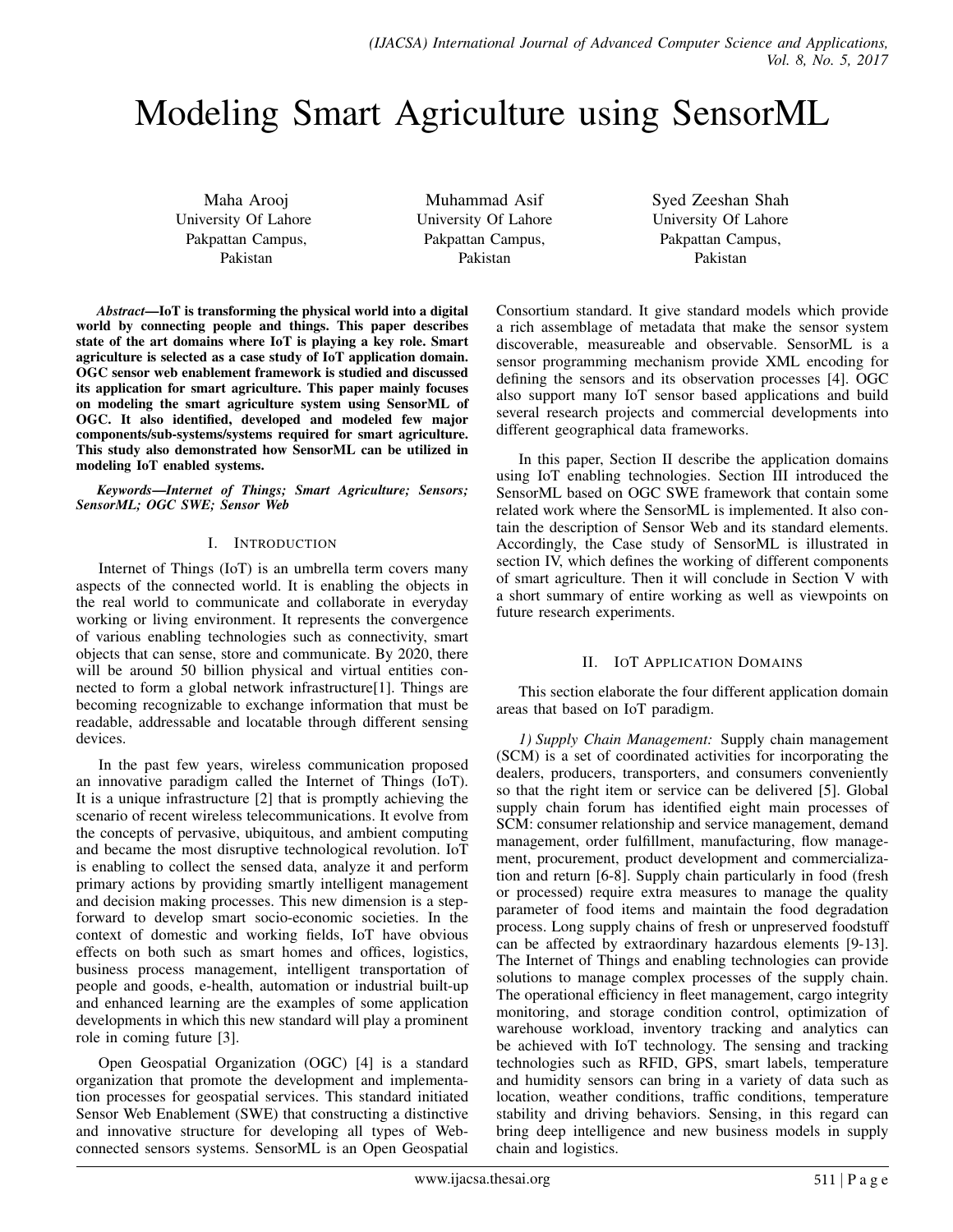*2) Traffic Monitoring and Management:* Smart traffic monitoring and management is a growing need for smart cities. With the enabling technologies, now it is becoming possible to have a smart infrastructure to control the vehicles flow on the road, provide efficient and safe road journey, accident handling, help in preventing the traffic congestion, save the travel time or cost and fuel consumption etc [14]. The objectives of smart traffic monitoring can be achieved by collecting real-time data and observation of different traffic conditions.

A number of researchers have dealt with the problem of intelligent traffic monitoring and controlling, and as a result of their efforts, several different approaches have been developed. Like one author proposed a solution to improve the precise automobile location and get the mechanical information of vehicle status by the technology of wireless data communication and RFID technology [15]. In another article, the authors developed strategies to integrate different dynamic data into Intelligent Transportation Systems by using Wireless Sensor Networks [16].

The Author [17] proposed a design for intelligent traffic monitoring system (ITMS) by implementation of the Internet of Things (IoT) that visualize the traffic on the Web-based GPS or GPRS. This IoT implementation focused on three components such as the attainment of traffic that contain the abilities of GPS sensor, GPRS-based data transport, and the scheme of a Web/GIS-based traffic monitoring software. Patrik et al. [18] proposed a service-oriented architecture (SOA) for an effective integration of IoT in enterprise services. Recently researchers shifted their attention to revolutionizing paradigm of the Internet of Things, which resulted in constructing of a more convenient environment composed of various intelligent systems in different domains.

*3) Waste Management System:* The Intelligent waste management system will provide beneficial information to the public by helping and encouraging a useful and optimizing method of collecting waste. It comprises of different processes like the collection, manage and checking the waste things, transportation, handling of garbage data and the clearance of items. Whole processing of this system is done on a cloud platform that supports sensing as a service. Commercial Waste management is divided into some selective methods such as the gathering, transportation, discarding, handling, controlling and monitoring of waste ingredients. According to this scenario, different sectors are involved such as health and safety authorities, reusing and manufacturing industries and city governance. All these sector processes retrieve information according to their own concern.

*4) Smart Agriculture:* Agriculture is an essential part of world's economy and facilitates many business entities and communities around the world. According to World Economic Forum [19], the demand for a feed of 9 billion world population will rise to 70 percent by 2050. To meet this challenge, improvements in the global food system is required that can meet the requirements of farmers as well as consumers. Grow Africa initiative [20] is a kind of joint venture by World Economic Forum and African Union Commission(AUC) to target collaboration among key stakeholders and improve agricultural growth. To achieve the objective of growth rate by 20 percent requires a transformation of the agriculture sector by increasing the collaboration by all stakeholders including



Fig. 1. Overview of the Sensor Web Enablement architecture [27].

farmers, marketers, government, civil society, and the private sector. Smart agriculture systems can pave the way to achieve the global objectives of food security and agriculture. Smart agriculture system mostly defined in five factors: environmental, social, economic, geographical and technical aspects. Smart agriculture systems have the potential in provisioning in agricultural management, production and overall distribution processes [21, 22].

The enabling technologies in IoT are going to modernize agriculture around the world particularly in developed countries. The smart agriculture systems are widely being used in crop breeding, preservation of crops, forestry and insect operation, and agricultural meteorological conditions[23, 24]. Sensing capabilities and platforms are required to monitor the plant growth status, soil conditions, pest controlling, and weather conditions.

## III. SENSOR WEB

This section presents Sensor Web architecture that derive from Open Geospatial Consortium (OGC) Sensor Web Enablement including its other information and service models. Open Geospatial Consortium (OGC) is an international standardization organization comprises of various services that integrate sensors and sensor data into geographical data frameworks. SWE define the designs for sensor data and metadata along with sensor service interfaces. Collectively, these standards create a structure that achieving the objectives of the Sensor Web. It comprises of different standard elements:

- *Observations and Measurements (O& M)* is an encoding for data being observed or measured by the devices.
- *Transducer Markup Language (TML)* is augmented for data streaming and supports the encoding of sensor metadata or data. Though, it also addresses various application area than O& M and SensorML.
- The *Sensor Observation Service (SOS)* describes the network-centric data demonstrations and processes for retrieving and incorporating the observation data from sensor systems
- The *Sensor Planning Service (SPS)*setting the measurement parameters and used for tasking sensors.
- The *Sensor Alert Service (SAS)* describes the service interface which can be used by the user for contributing to self-defined alert situations. This service provides the facility of receiving notification in case the circumstances are matched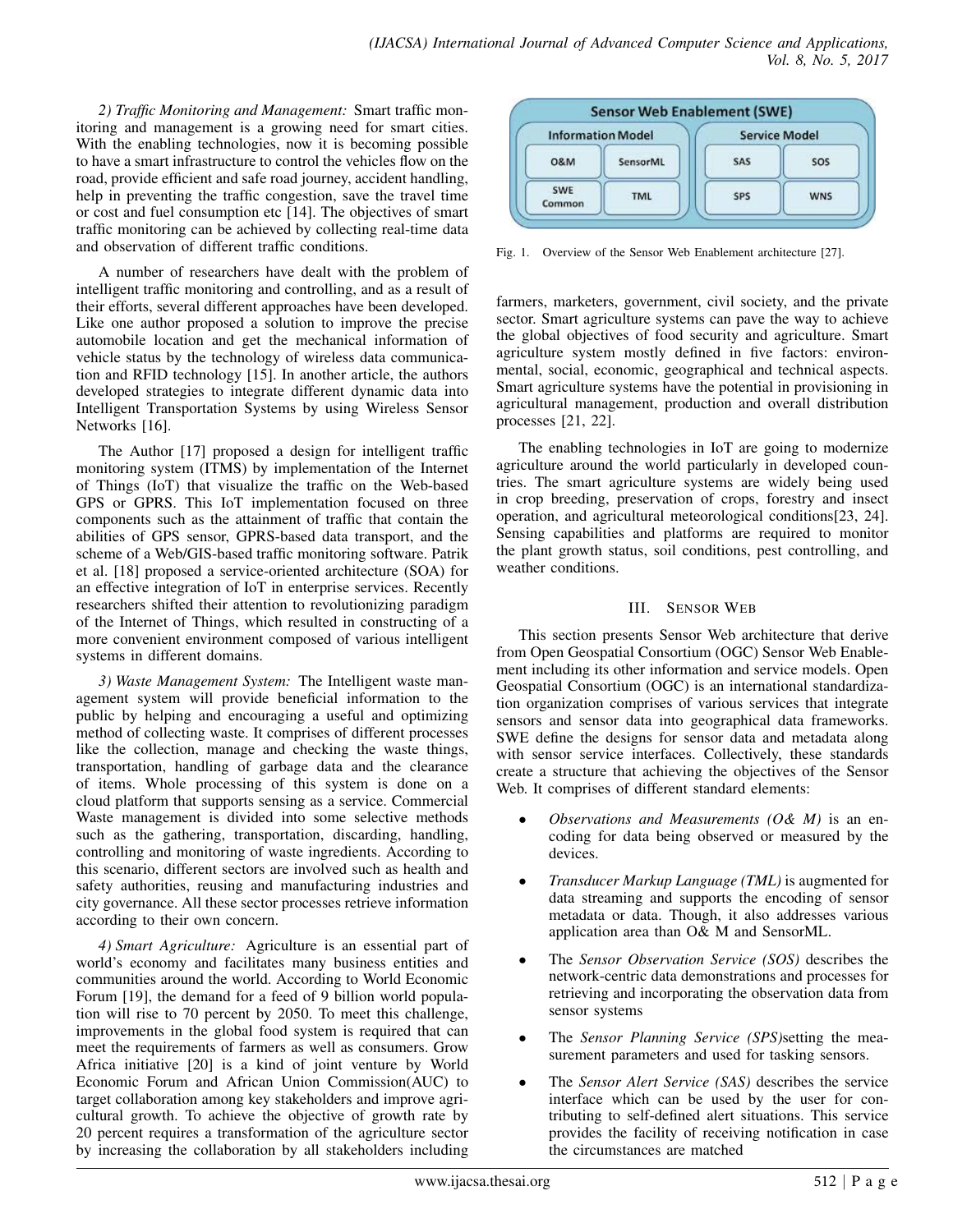• *Web Notification Service (WNS)* identifies an interface for a service avail by the user for message interchange with multiple services.

*1) SensorML:* The SensorML specification [25, 28] describes the models, encodings and XML Schema for any activity, counting measurement by a sensor system. SensorML is a process model that cover the specifications, input/output, metadata quality, filters, procedures, standardization data, several probable parameters and useful characteristics that can apply in SensorML descriptions. Different subtypes clarify different varieties of sensors, actuators or structures of devices. Global Positioning System (GPS) sensor is an example that also integrates the system of complex processes that gives the observations of location, direction, and speed.

SensorML provides an operational model of the sensor system, rather than a thorough depiction of its hardware. It uses sensor structures and a systems modules as processes such as actuators, devices, detectors, platforms, etc. Therefore, each element can be involved in more than one processes that provide a facility for geolocating and handling or define the observations to a higher level of information. In SensorML, all methods containing the sensors and sensor systems have input/output, constraints, and processes that can be operated by applications for developing measurements from any sensor system. Furthermore, SensorML also gives other metadata that is beneficial for empowering the discovery process, finding system constraint of security or authorized usage for giving connections and references, physical properties and explaining task-able properties.

SensorML and Sensor Web Enablement processes are the key discovery in the development of detector applications. Sensor Model Language (SensorML) includes the sensors and actuators that give descriptions of sensors and sensor systems for record management. SensorML process the information system and observation discovery to support the geolocation of measured values. Its services supported the sensor discovery, sensor programming mechanism, sensor geolocation, and contribution to sensor alerts and processing of sensor observation [27] [28].

A sensor has only one input and output term for both the scalar quantities. According to SensorML, a sensor describes a specific type of Process Model. It clarifies the element that the SensorML can be used to make the immediate structure of a System. This system measures the temperature, pressure, wind speed, wind direction, and rainfall amount. All these detectors using the five different modules for observation and measurement such as a thermometer for temperature detection, a barometer for measuring wind direction, wind sensor, rain gauge and spark fun for soil moisture detection.

## Smart Agriculture

By considering the working of SensorML, several Authors presented their work implementing its processes. The paper [29] presented the system architecture which is stimulated by the Open Geospatial Consortium (OGC) Sensor Web Enablement (SWE) based on one of its information model. It supported Sensor Model Language (SensorML) of which Process Model is primary for efficiently handling the heterogeneous devices and their information. Author designed prototype by

using "SensorModel V1.0" and executed used to create the standard model for integrated management of various remote sensing satellite sensor resources information and determine the model-based recovery and conception of connected remote instruments and their data. It stimulates the inclusive retrieving and collective formation and monitoring the accessible distant sensors information in time-critical hazard emergency.

Aloisio G et al[28], proposed a Globus Monitoring and Discovery Service that integrate sensor networks in Grid environments by means of the design of an information system based on Sensor Modeling Language (SensorML). It is a method that based on Monitoring and Discovery Service of Globus Toolkit to assimilate devices in grid environments. These grid sensors provide explicit information about various phenomena and utilizing the computing resources in a resourceful and coordinated manner.

SensorML, however, provide efficient mechanism for describing sensor resources as well as Scientific Workflow. Scientific Workflows usually works for modelling and executing scientific experiments. Its technology helps the researchers by letting them to capture in a machine executable manner to the process concerning to some research. SensorML in this, facilitate as a tool by giving some extensions for distributed Scientific Workflows Description on the Web [29].

#### IV. CASE STUDY OF SMART AGRICULTURE

In this section, the proposed simulation mechanism is introduced. The user can access the sensor data, by using web application named *The Smart Miner*. User can create his account and avail the service. All these sensor specifications stored in registry, can select data from the search panel and select required detector information. System can process these devices behavior and generate information by considering observation and measurement element. Data source interface contains the sensor id, source name and source table. The user can also add new data source item in it.

In these schemas, five system components are elaborated that describe different functionality according to their specification.

*1) Temperature Detector:* Temperature sensor detector used to detect humidity level in the environment. It contains the sensor name, type, and identification numbers, temporal, reference to the platform description, sensor's location, the sensor operator and tasking services, response characteristics and information for geolocating measures, textual metadata, and history of the sensor and classification constraints of the description. In Identification component of temperature sensor, a name and a model number are given for the detector. Each Term is clearly stated by the URN. The calibration curve in temperature detector gives representing of input values to the output values at a stable state system. There is a separate virtual input for every measured development. In output term, all values and a time tag is measured.

```
<!--IDENTIFICATION-->
<detector id="Humidity_THERMOMETER">
<identification>
   <IdentifierList>
    <identifier name="longName">
<Term qualifier="urn:ogc:def:identifier:longName">
Humidity Temperature Detector</Term>
```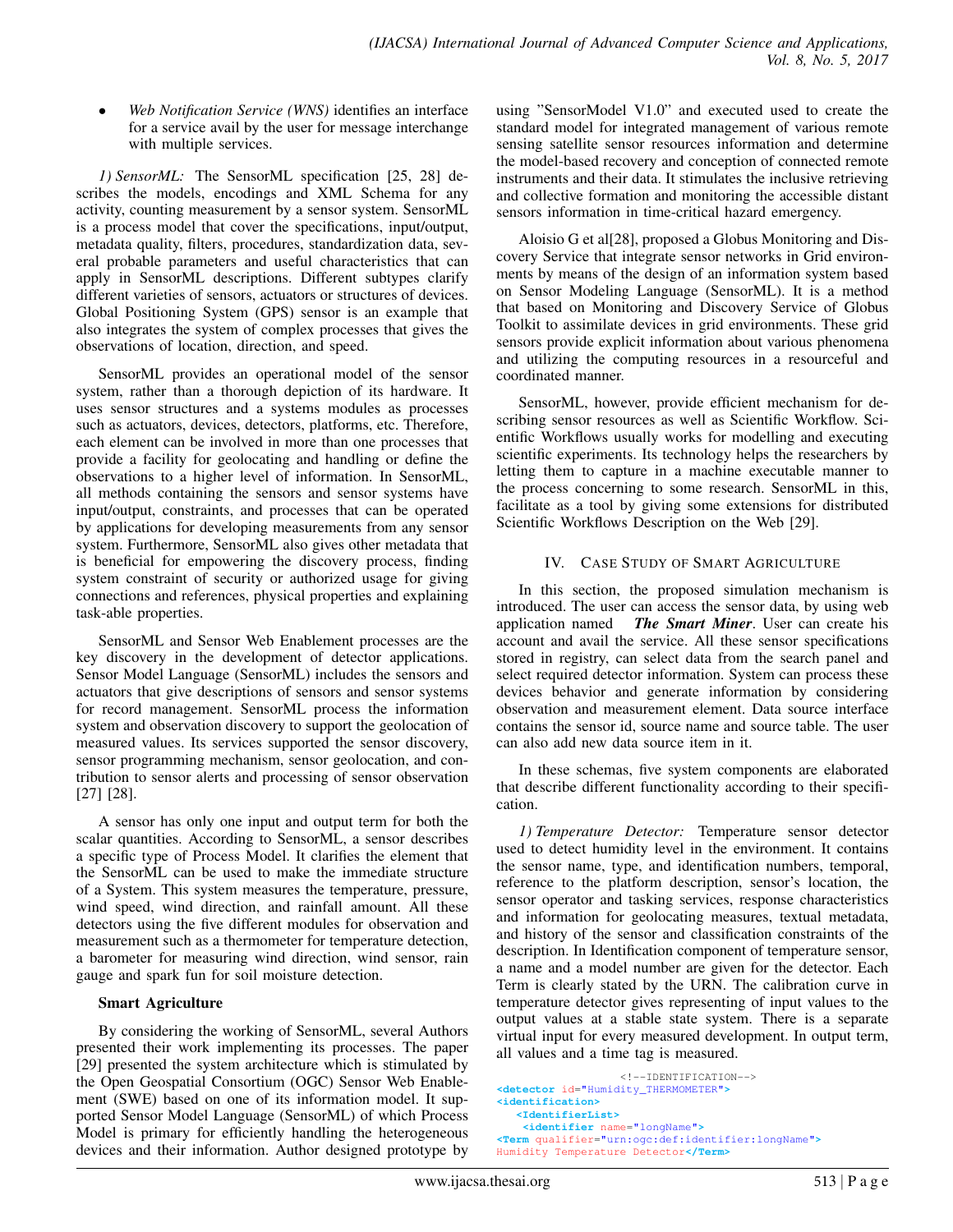```
</identifier>
   <identifier name="modelNumber">
<Term qualifier="urn:ogc:def:identifier:modelNumber">123</Term>
</identifier>
   </IdentifierList>
</identification>
                    <!--INPUT/OUTPUT-->
<inputs>
  <InputList>
   <input name="temperature">
<swe:Quantity definition="urn:ogc:def:phenomenon:temperature"
uom="urn:ogc:def:unit:celsius"/>
</input>
  </InputList>
</inputs>
<outputs>
  <OutputList>
   <output name="measuredTemperature">
<swe:Quantity definition="urn:ogc:
def:phenomenon:temperature"
uom="urn:ogc:def:unit:celsius"/>
</output>
  </OutputList>
</outputs>
```
Listing 1. SensorML description of Temperature Detector

*2) Wind Speed Detector:* Anemometer sensor or wind speed detector is used to detect the wind speed that measures the air velocity and air flow. In identification component of wind speed detector, a unique identification and model number needs to give and its each Term is defined by URN. The calibration curve in Wind Speed sensor, representing of input values to the output values at a stable state system. There is a separate virtual input for every measured development. In output term, all values and a time tag is measured.

```
<!--IDENTIFICATION-->
<Detector id="User_ANEMOMETER">
<identification>
 <IdentifierList>
  <identifier name="longName">
<Term qualifier="urn:ogc:def:identifier:longName">
User Wind Speed Detector</Term>
</identifier>
 <identifier name="modelNumber">
<Term qualifier="urn:ogc:def:identifier:modelNumber">333<
/Term>
</identifier>
 </IdentifierList>
</identification>
                \langle 1 - 1NPUT/OUTPUT-->
<inputs>
 <InputList>
  <input name="windSpeed">
<swe:Quantity definition="urn:ogc:def:phenomenon:windSpeed"
uom="urn:ogc:def:unit:meterPerSecond"/>
</input>
 </InputList>
</inputs>
<outputs>
 <OutputList>
  <output name="measuredWindSpeed">
 <swe:Quantity definition="urn:ogc:
def:phenomenon:windSpeed"
uom="urn:ogc:def:unit:meterPerSecond"/>
</output>
 </OutputList>
</outputs>
```
Listing 2. SensorML description of Wind Speed Detector

.

*3) Wind Direction Detector:* Wind direction detector also has a unique name and a model number as its each Term is clearly stated by the URN. When specifying the position, id will be used. The user can read this measurement data by different parameters, input or output conditions and calibration time according to it. Different rotation of axis observe the

status of the direction of the wind and give information to the user. In identification component of wind direction detector, a unique identification and model number needs to give and its each Term is defined by URN. The calibration curve in Wind direction sensor, representing of input values to the output values at a stable state system. There is a separate virtual input for every measured development. In output term, all values and a time tag is measured.

```
<!--IDENTIFICATION-->
<Detector id="User_WIND_DIRECTION">
<identification>
  <IdentifierList>
   <identifier name="longName">
<Term qualifier="urn:ogc:def:identifier:longName">
User Wind Direction Detector</Term>
</identifier>
<identifier name="modelNumber">
<Term qualifier="urn:ogc:def:identifier:modelNumber">
111</Term>
</identifier>
   </IdentifierList>
</identification>
                <!--INPUT/OUTPUT-->
<inputs>
  <InputList>
   <input name="windDirection">
<swe:Quantity definition="urn:ogc:def
:phenomenon:windDirection"
uom="urn:ogc:def:unit:degree"/>
</input>
  </InputList>
</inputs>
<outputs>
   <OutputList>
    <output name="measuredWindDirection">
<swe:Quantity definition="urn:ogc:def
:phenomenon:windDirection"
uom="urn:ogc:def:unit:degree"/>
</output>
  </OutputList>
</outputs>
<outputs>
   </OutputList>
```
Listing 3. SensorML description of Wind Direction Detector

*4) Rainfall Detector:* Rain gauge sensor instrument is used for rainfall measurement. Like others, this sensor also has identifier name and model number. Reference frame contains all information of the rainfall gauge. Its origin is situated at the connector or case junction. The parameter includes the calibration time, rainfall measurement, quantity and gives steady state response condition of the detector. In identification component of Rainfall detector, a unique identification and model number needs to give and its each Term is defined by URN. The calibration curve in rainfall sensor, representing of input values to the output values at a stable state system. There is a separate virtual input for every measured development. In output term, all values and a time tag is measured.

```
<!--IDENTIFICATION-->
<Detector id="User_RAIN_GAUGE">
<identification>
   <IdentifierList>
    <identifier name="longName">
<Term qualifier="urn:ogc:def:identifier:longName">
User Rain Fall Detector
</Term>
</identifier>
  <identifier name="modelNumber">
<Term qualifier="urn:ogc:def:
identifier:modelNumber">222</Term>
</identifier>
   </IdentifierList>
</identification>
                <!--INPUT/OUTPUT-->
<inputs>
```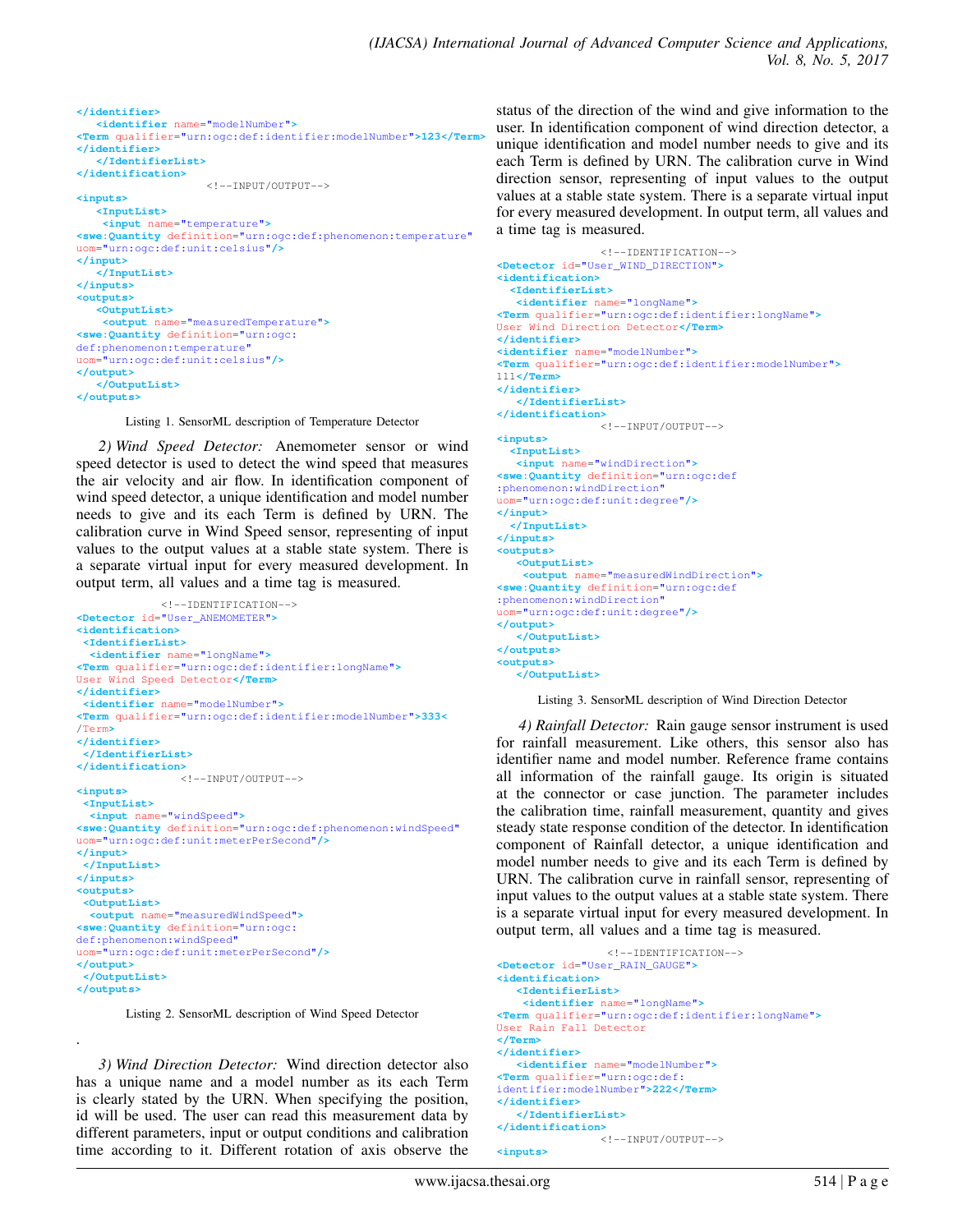

#### Listing 4. SensorML description of Rainfall Detector

*5) Soil Detector:* Soil Detector measure the soil moisture on land. Although others, it also has identification name and model number. It measures the water potential or checks the volumetric content of water in a specific land area. Such useful information helps the user in making an appropriate decision about the crop. In identification component of soil detector, a unique identification and model number needs to give and its each Term is defined by URN. The calibration curve in soil sensor, representing of input values to the output values at a stable state system. There is a separate virtual input for every measured development. In output term, all values and a time tag is measured.

```
<!--IDENTIFICATION-->
<Detector id="USER_SOIL_DETECTOR">
<identification>
   <IdentifierList>
    <identifier name="longName">
<Term qualifier="urn:ogc:def:identifier:longName">
UserSoil Detector</Term>
</identifier>
   <identifier name="modelNumber">
<Term qualifier="urn:ogc:def:
identifier:modelNumber">555</Term>
</identifier>
   </IdentifierList>
</identification>
                <!--INPUT/OUTPUT-->
<inputs>
   <InputList>
    <input name="Moisture">
<swe:Quantity definition="urn:ogc:def:phenomenon:windDirection"
[15] Rahman, T.A. and S.K.A. Rahim. RFID vehicle plate number (e-plate)
uom="urn:ogc:def:unit:cesius"/>
</input>
   </InputList>
</inputs>
<outputs>
   <OutputList>
    <output name="measuredsoilmoisture">
<swe:Quantity definition="urn:ogc:def:phenomenon:moisture"
uom="urn:ogc:def:unit:celcius"/>
</output>
   </OutputList>
</outputs>
```
Listing 5. SensorML description of Soil Detector

#### V. CONCLUSION

This paper provides an overview of the application domains of IoT. Particularly, smart agriculture as a case study has been taken to model using SensorML. Different components/subsystems/systems of smart agriculture have been identified and their SensorML based model has been presented. The applicability of SensorML to model IoT based systems is evaluated. The descriptive capability of SensorML can help to describe and model IoT based systems. In future work, a wide scale modeling of smart agriculture will be performed to evaluate the descriptive capabilities of the SensorML.

#### **REFERENCES**

- [1] Ericsson, More than 50 billion connected devices, White Paper, February 2011, Online: http://www.ericsson.com/res/docs/whitepapers/wp-50 billions.pdf
- [2] Reed, D.A., D.B. Gannon, and J.R. Larus, *Imagining the future: Thoughts on computing*,Computer, 2011(1): p. 25-30
- [3] Atzori, L., A. Iera, and G. Morabito, *The internet of things: A survey*,Computer networks, 2010. 54(15): p. 2787-2805.
- [4] Botts, M. and A. Robin, *OpenGIS sensor model language (SensorML) implementation specification* OpenGIS Implementation Specification OGC, 2007. 7(000).
- [5] Xu, L.D., *Information architecture for supply chain quality management.*, International Journal of Production Research, 2011. 49(1): p. 183-198.
- [6] Melo, M.T., S. Nickel, and F. Saldanha-da-Gama, *Facility location and supply chain managementA review.* , European journal of operational research, 2009. 196(2): p. 401-412.
- Liu, J., Zhang, S., and Hu, J. (2005). A case study of an inter-enterprise workflow-supported supply chain management system. Information and Management, 42(3), 441-454.
- [8] Liu, J., S. Zhang, and J. Hu *A case study of an inter-enterprise workflowsupported supply chain management system.* The International Journal of Logistics Management, 2001. 12(2): p. 13-36.
- [9] Van der Vorst, J.G., S.-O. Tromp, and D.-J.v.d. Zee, *Simulation modelling for food supply chain redesign; integrated decision making on product quality, sustainability and logistics.* International Journal of Production Research, 2009. 47(23): p. 6611-6631.
- [10] Xiaorong, Z., et al., *The Design of the Internet of Things Solution for Food Supply Chain. 2015*
- [11] Kelepouris, T., K. Pramatari, and G. Doukidis *RFID-enabled traceability in the food supply chain. Industrial Management and Data Systems* 2007. 107(2): p. 183-200.
- [12] Barchetti, U., et al. *RFID, EPC and B2B convergence towards an item-level traceability in the pharmaceutical supply chain. in RFID-Technology and Applications (RFID-TA),* 2010 IEEE International Conference on. 2010. IEEE.
- [13] Yu, X., et al., *Pharmaceutical supply chain in China: current issues and implications for health system reform* Health Policy, 2010. 97(1): p. 8-15.
- [14] Yu, X., F. Sun, and X. Cheng. *Intelligent urban traffic management system based on cloud computing and Internet of Things. in Computer Science and Service System (CSSS)* 2012 International Conference on. 2012. IEEE.
- *for tracking and management system. in Parallel and Distributed Systems (ICPADS)* 2013 International Conference on. 2013. IEEE.
- [16] Katiyar, V., P. Kumar, and N. Chand, *An intelligent transportation systems architecture using wireless sensor networks.* International Journal of Computer Applications, 2011. 14(2): p. 22-26.
- [17] Widyantara, I.M.O. and N.P. Sastra. *Internet of Things for Intelligent Traffic Monitoring System: A Case Study in Denpasar* computing, 2015. 2: p. 3.
- [18] Spiess, P., et al. *SOA-based integration of the internet of things in enterprise services. in Web Services,* 2009. ICWS 2009. IEEE International Conference on. 2009. IEEE.
- [19] Forum, W.E., *Global Challenge on Food Secuity and Agriculture. 2016*
- [20] *Africa, G. Grow Africa Initiative. . 2016*
- [21] Hu, S., et al., *AgOnt: Ontology for Agriculture Internet of Things, in Computer and Computing Technologies in Agriculture IV. 2011* Springer. p. 131-137.
- [22] Yan-e, D *Design of intelligent agriculture management information system based on IoT. in Intelligent Computation Technology and Automation (ICICTA)* 2011 International Conference on. 2011. IEEE.
- [23] TongKe, F., *Smart Agriculture Based on Cloud Computing and IoT.* Journal of Convergence Information Technology, 2013. 8(2).
- [24] Liang, Y., et al., *Study on the framework system of digital agriculture* Chinese Geographical Science, 2003. 13(1): p. 15-19.
- [25] Botts, M., *Sensor Model Language (SensorML) Implementation Specification,* Version 1.0. OGC document, 2007. 7(000).